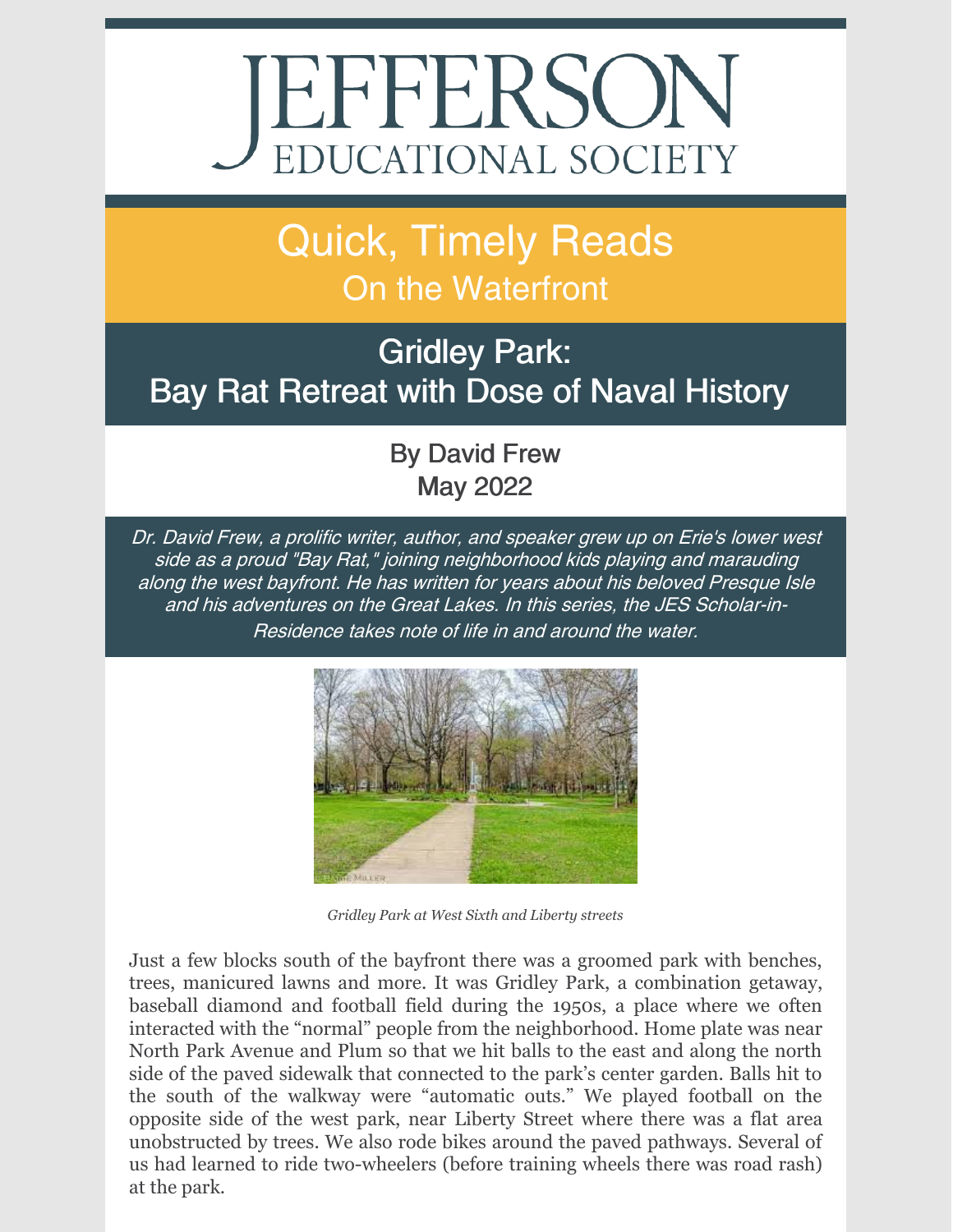

*Gridley, built in 1914, was a massive and sprawling four-story middle school during the 1950s.*

During an era when there were more kids every year (post World War II baby boom), the northeast side of Gridley Park housed Gridley, a large neighborhood middle school that seemed to have bigger crowds of kids every year.

Gridley School offered two important activity centers for us. The west side of the school had a wooden bicycle shelter that beckoned to us since it had a roof that we climbed. There was nothing quite as exciting for a Bay Rat as scaling the side of a neighborhood outbuilding with a roof – an early form of summit fever. Once positioned on the roof of the Gridley bike shelter, we could see almost forever in any direction, or so we imagined. The more interesting area was on the east side of the school where we played "PG ball" with broomsticks for bats and small plastic, practice golf balls. The east side of the school was an ideal plastic ballfield since it was sheltered from prevailing southwesterly winds and squared off and lined into a traditional looking area that served as a baseball diamond. Hundreds of exciting games were played there over the years and dozens of kids participated.

Gridley Park was one of three green spaces proposed on the original town map by the surveyor who first laid out the new town of Erie in 1795. Andrew Ellicott (Ellicottville, N.Y.) imagined a narrow city that stretched from the Bayfront to 12th Street. Thinking that there should be communal green spaces within the narrow boundaries he identified a park in the center of the city, today's Perry Square, and two additional green areas on the east and west edges of the city. The western park was named "Cascade Park" in the early plans and retained that name from the founding of Erie until 1913.



*The 1913 statue, memorializing Charles V. Gridley, stands between the east and west parks on Liberty Street at West Sixth Street*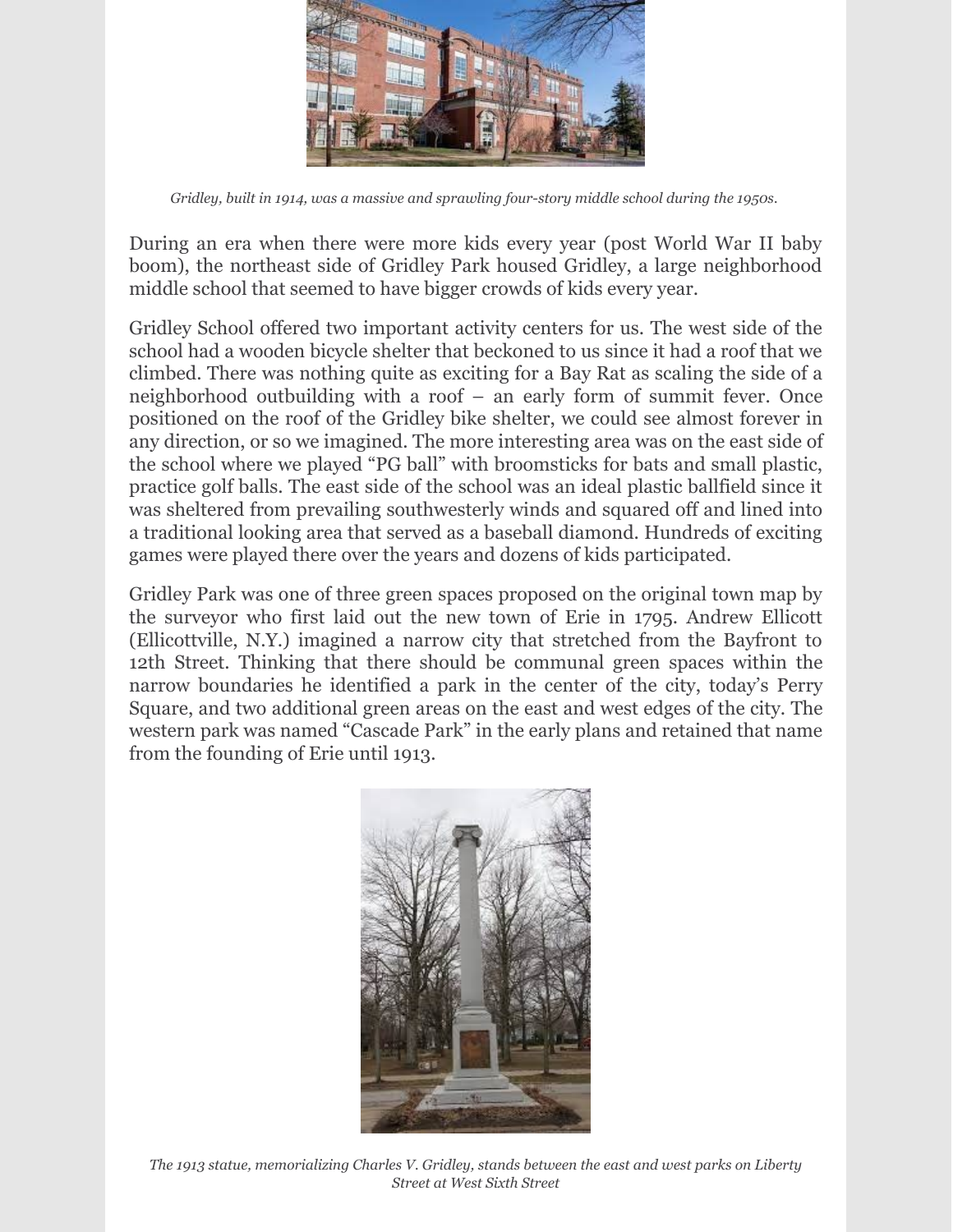The year 1913 was an important turning point for the city of Erie. That was the year that the 100th anniversary of the Battle of Lake Erie was celebrated both here and at Put-In-Bay, Ohio. Huge patriotic local celebrations that year included the raising of the Brig Niagara from the mud of Misery Bay and the reconstruction of the famous War of 1812 ship that became the fleet flagship during the battle when Commodore Oliver Hazard Perry had to leave the Brig Lawrence. The experience of 1913 raised the awareness of Erie's historic role as a military Mecca and in addition to celebrating Perry and the War of 1812 a citizens' group proposed the celebration of another (almost) local naval hero, Charles V. Gridley. With a new school scheduled to open at the park the next year (1914), it was determined that both the school and the park would be named for Erie's Spanish American War hero.



*Charles V. Gridley, dashing young naval of icer and local hero*

Charles Gridley was born in Indiana in 1844 and grew up in Michigan. After graduating from the Naval Academy, he served in the United States Navy for several years before he was assigned to Erie to be in charge of the U.S.S. Michigan (later changed to Wolverine). He took over as Captain of the Michigan in 1871 and found that winters, when the lakes were iced in and the ship was "stuck" in port, were his best times. The dashing young naval officer began to mix in Erie's social scene, where he met and fell in love with Ellie Vincent, daughter of a local judge and relative of Erie's celebrated Civil War hero, General Strong Vincent. Gridley and his fiancée were married in 1872 after which they settled into a downtown home and eventually had three children. From that time forward, Gridley considered Erie to be home and spent much of the rest of his career seeking assignments that would keep him close to his family. From 1871 to 1891, for example, he was assigned to Lighthouse District #10, which included Lake Erie, Lake Ontario, and the St. Lawrence River. Being stationed on the eastern Great Lakes (and the St. Lawrence River) allowed him to spend time with his family between sailings.

Gridley's fame came as a result of the 1898 Battle of Manila Bay in the Philippines. The late 1800s were a time of increasing tension between Spain and the United States, and American citizens who lived on the West Coast were concerned of an imminent attack at one of their newly developing and vulnerable Pacific Coast cities. The United States Navy did not have a naval presence in California since development there was so new. That was why it was deemed that a naval fleet should cross the Pacific and engage the Spanish, preemptively. Even though the epicenter of the Spanish American War was in Cuba, off America's Atlantic Coast, when Admiral Dewey learned that the Spanish feet was in the Philippines allegedly arming and supplying itself for some purpose he decided to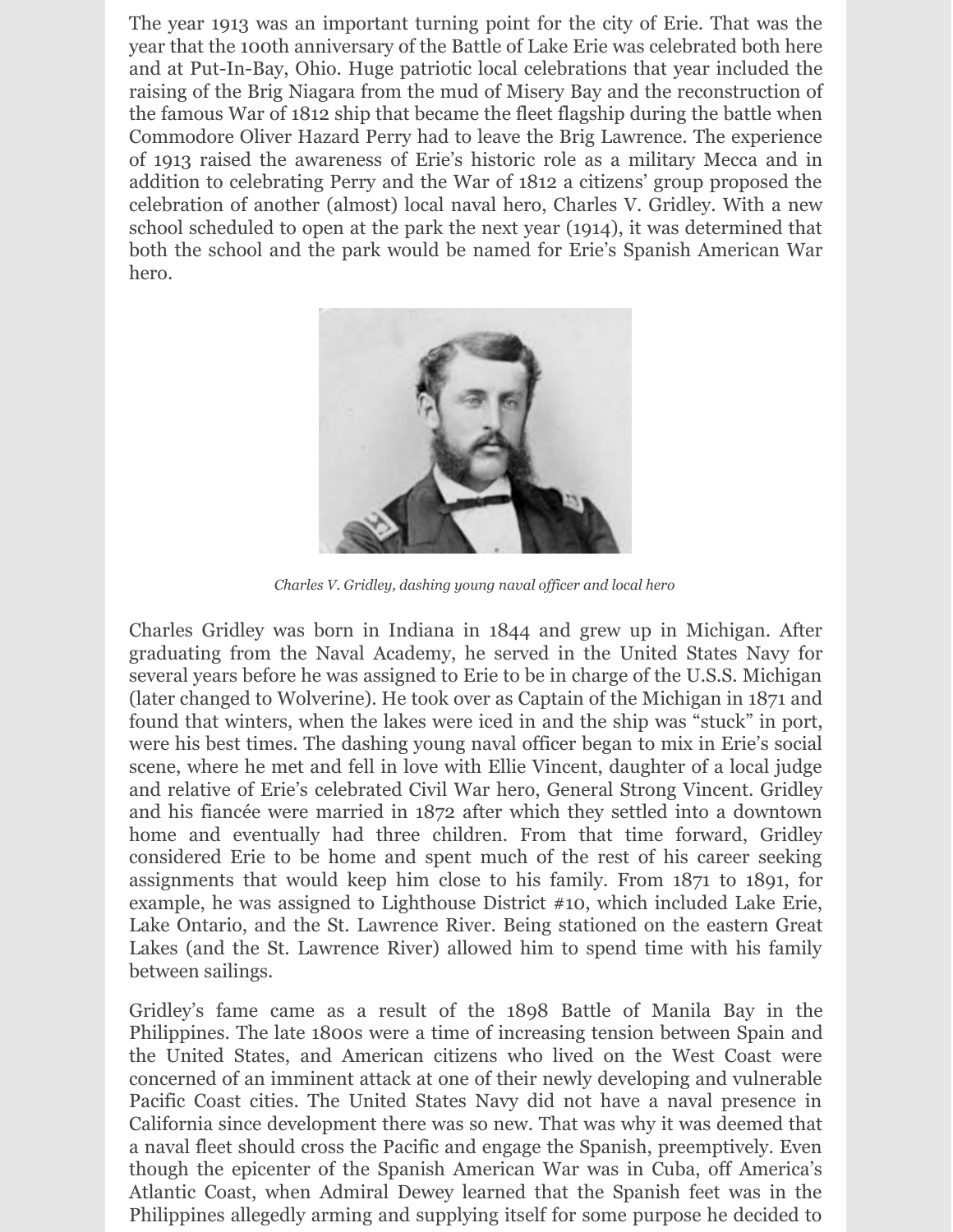act. An attack on the American West Coast could have been a part of a Spanish plan.



*The Olympia, looking almost like a modern warship, is now a museum ship berthed in Philadelphia, Pennsylvania*

Armed with intelligence suggesting that the Spanish fleet was anchored in Manila Bay, Dewey sent his fleet to engage them, and the captain of the fleet's largest and most powerful ship was Erie's Charles Gridley. Aboard the 344-foot, modern steel warship, Olympia, which was rated at an astonishing 5,800 tons (a massive ship for its time). Gridley led a fleet of nine ships into Manila Bay and began firing at the anchored and almost helpless Spanish fleet. While it was later reported that the Spanish fleet had the upper hand since there were 13 ships to Gridley's nine, the majority of the Spanish ships were old, dated, and wooden. Two of them were unable to move under their own power. It was at this battle that the famous command, "You may fire when ready, Gridley," was uttered. Admiral George Dewey telegraphed the message to Gridley, who was the commander of the fleet's lead ship just before the shooting commenced.

Gridley led his nine-ship fleet into Manila Bay and made a preliminary run past the anchored Spanish ships and just out of range of their antiquated guns. The American ships then pummeled the anchored Spanish fleet with shells. After a few runs, however, there was a mid-battle miscommunication within the American fleet followed by a withdrawal. Somehow Dewey thought that his ships had run out of ammunition, which was not the case. The ships departed Manila Bay, sailed offshore and re-organized a few miles away. With the ammunition prepared, Dewey decided to reinitiate the attack but first he ordered a stop for breakfast. Meanwhile, the Spanish, which had been lulled into thinking that the battle was over, turned their attention to tending to the wounded and dead. Unfortunately for them, however, the battle had barely begun. A few hours later, after their breakfast break, the American fleet led by Gridley aboard Olympia retuned with a vengeance, making several runs past the disabled Spanish fleet, and essentially annihilating it. Spanish ships were left burning and sinking with 77 dead and 271 wounded sailors. The American fleet suffered only nine wounded. One sailor died during the battle but of a heart attack rather than battle injuries.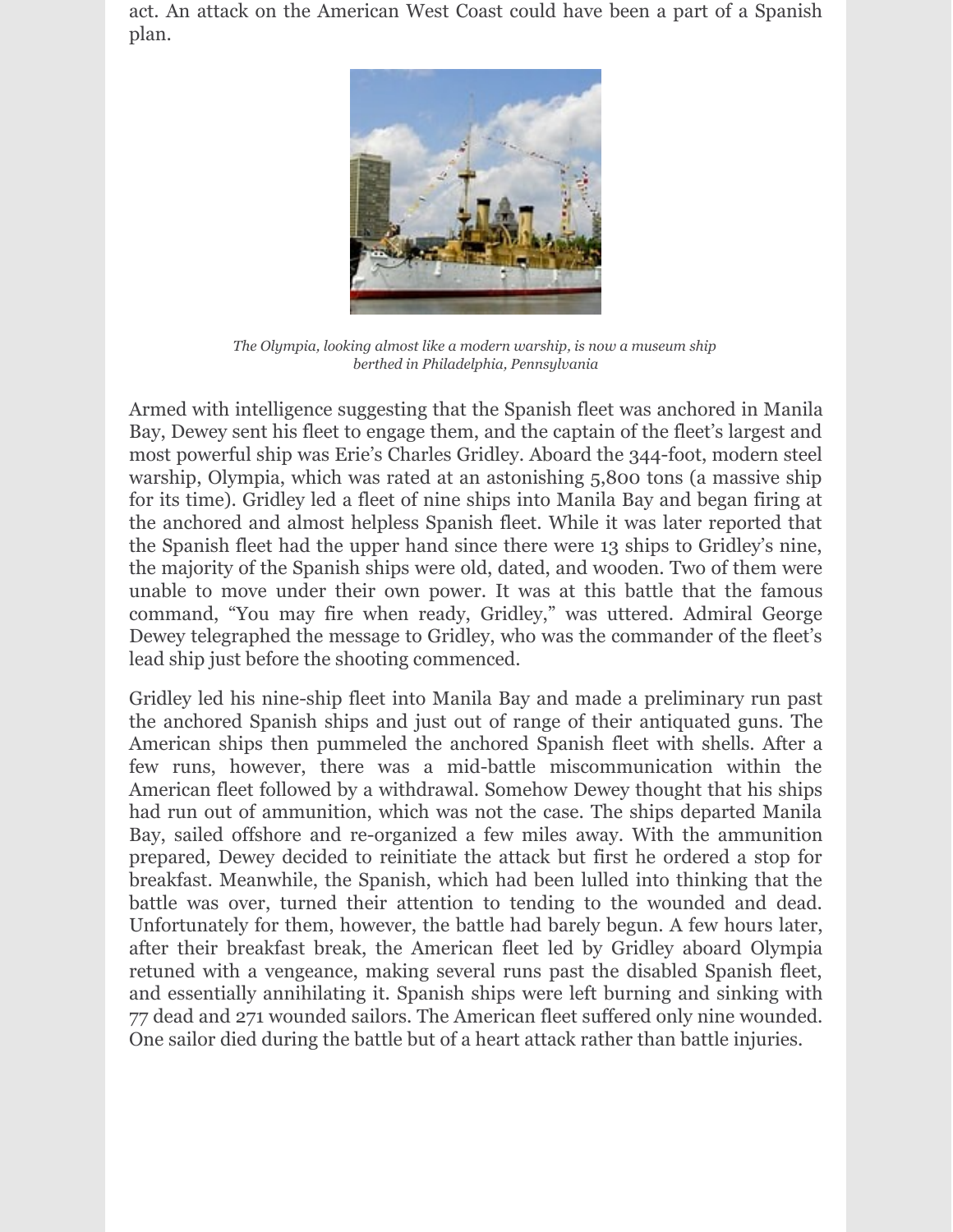

*Lakeside Cemetery on East Lake Road in Erie*

To the world it looked as though the United States Navy had suddenly emerged as the most powerful military force on the planet. Not only had it defeated the powerful British Navy in Lake Erie in 1813 (even if it was just the Lake Erie squadron), but it also had crushed the Spanish on the other side of an ocean. Sadly, Charles Gridley fell ill almost immediately after the battle. He had been suffering and looked ill at Manila Bay but refused to leave his post. When the fighting was over, he was taken to sick bay, where he was treated for exhaustion. Dewey wanted to have him sent to a naval hospital to be treated but Gridley, who was despondent, chose to resign and return to his family in Erie. Gridley's condition worsened rapidly, and he died in Kobe, Japan on his way to the United States. He was cremated and returned to Erie, where he was buried on Lake Erie at the recently opened Lakeside Cemetery in east Erie.

Gridley was widely celebrated as a naval hero, especially in Erie. Subsequent analysis of the battle, however, questioned the second wave of the attack as having taken advantage of a mortally wounded enemy instead of reaching out in traditional naval style to offer assistance. Dewey's defenders argued that he could not have realized the sad state of the bedraggled Spanish fleet and performed precisely as he should have, meeting an enemy fleet with maximum.



*Gridley's grave*

Smitten as the Bay Rats were with recreational opportunities at Gridley Park, we did not fully appreciate the historical significance of its namesake and naval hero. We walked past his image on the mid-park statue and sometimes stopped to read the inscription on the monument but the history surrounding the Spanish American war mostly escaped us. Until now.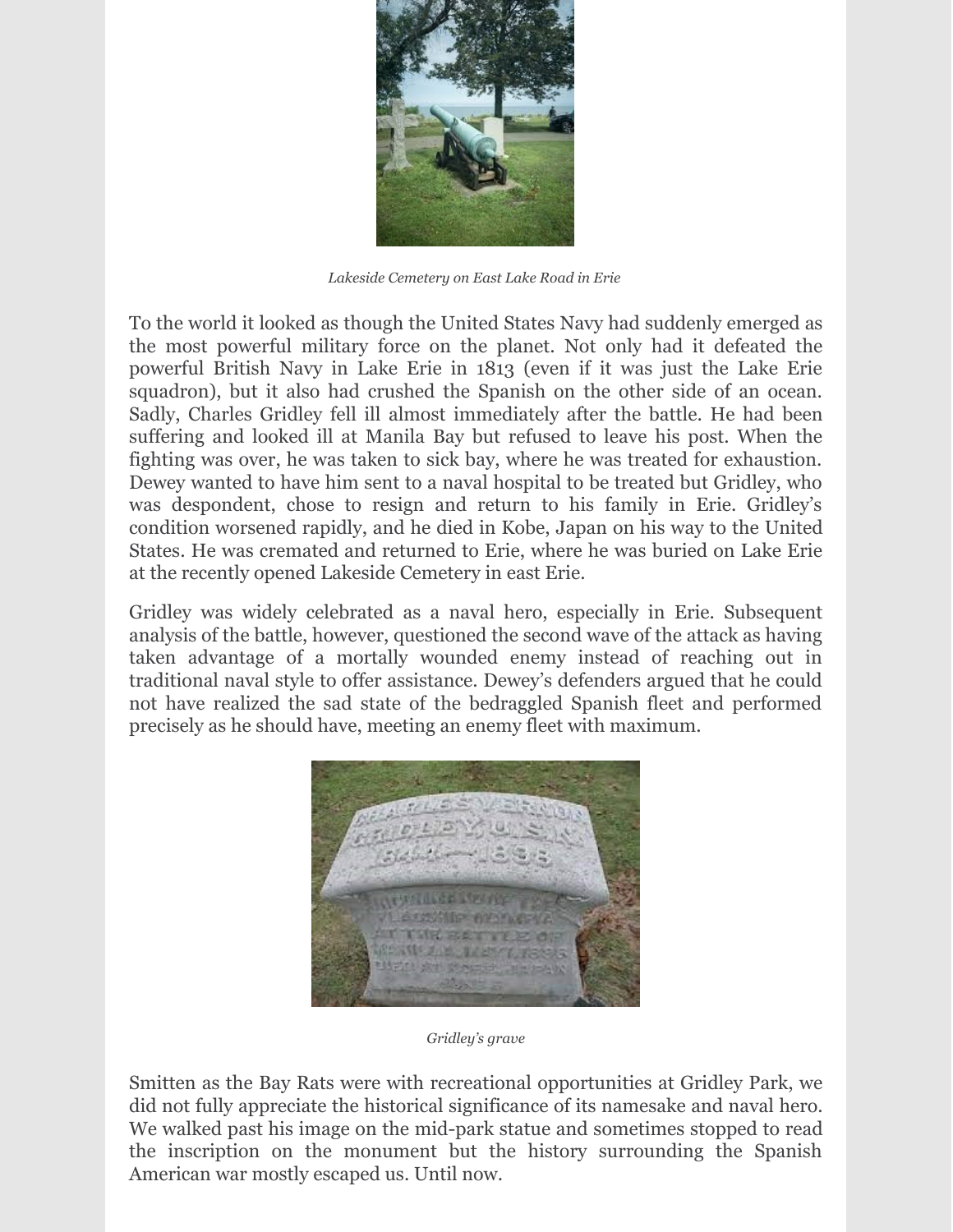

*The plaque on the Gridley Monument was crafted of metal salvaged from a naval ship.*

**Subscribe to JES [Publications](https://lp.constantcontactpages.com/su/OYSOPRt/PublicationsSubscription?source_id=28e9d8bb-c048-42a9-ba0b-2c84ddbb5495&source_type=em&c=) Emails! [Subscribe](https://lp.constantcontactpages.com/su/TXbaxH2/BookNotesSubscription?source_id=28e9d8bb-c048-42a9-ba0b-2c84ddbb5495&source_type=em&c=) to Book Notes Emails!**

#### Accidental Paradise Available at TRECF!

Accidental Paradise by Dr. David Frew and Jerry Skrypzak



The beautiful book on Presque Isle published by authors David Frew and Jerry Skrypzak – "Accidental Paradise: 13,000-Year History of Presque Isle" – is on sale at the Tom Ridge Environmental Center's gift shop and through a special website, [AccidentalParadise.com](http://r20.rs6.net/tn.jsp?f=001EIJ4bWInbAgZbfubFkRC6CJbiNPBnDNmlUevQbPeCp1CHyPy1PudVT_GBGMKCgQkI5_hxwzW8RAuM_JPgy-OW4cwbEtSpi2bXvIzjjPOzDvf5Za4YQ6DXvK7wLRR56asG7Ya4wMn-TbrCz2fsITPjg==&c=WAaU3N0-L4YGB3ynOn-kUkgM_yiuLjPWr84Za7eXf1C6hqLg9eYUwQ==&ch=CjD0a-KMcO9BAvzxTmthj-rGDyoqC43eKwiy7Xv9UvzdH29THLJyEw==).

The book, priced at \$35 plus tax and shipping, can be ordered now through the website sponsored by the TREC Foundation, **[AccidentalParadise.com](http://r20.rs6.net/tn.jsp?f=001EIJ4bWInbAgZbfubFkRC6CJbiNPBnDNmlUevQbPeCp1CHyPy1PudVSoSqIsYDhcA2SVqGDFbvwXgwDL8Czp1wjUocXtAllu6z186Q0Y8g_KhSkRdZX9w7zBMb3-ovne_jE0DF8YyX2sBzca0-7AbuWORKrz902cn9WpYIdN3_Ho=&c=WAaU3N0-L4YGB3ynOn-kUkgM_yiuLjPWr84Za7eXf1C6hqLg9eYUwQ==&ch=CjD0a-KMcO9BAvzxTmthj-rGDyoqC43eKwiy7Xv9UvzdH29THLJyEw==).** 

Presque Isle Gallery and Gifts on the main floor of TREC, located at301